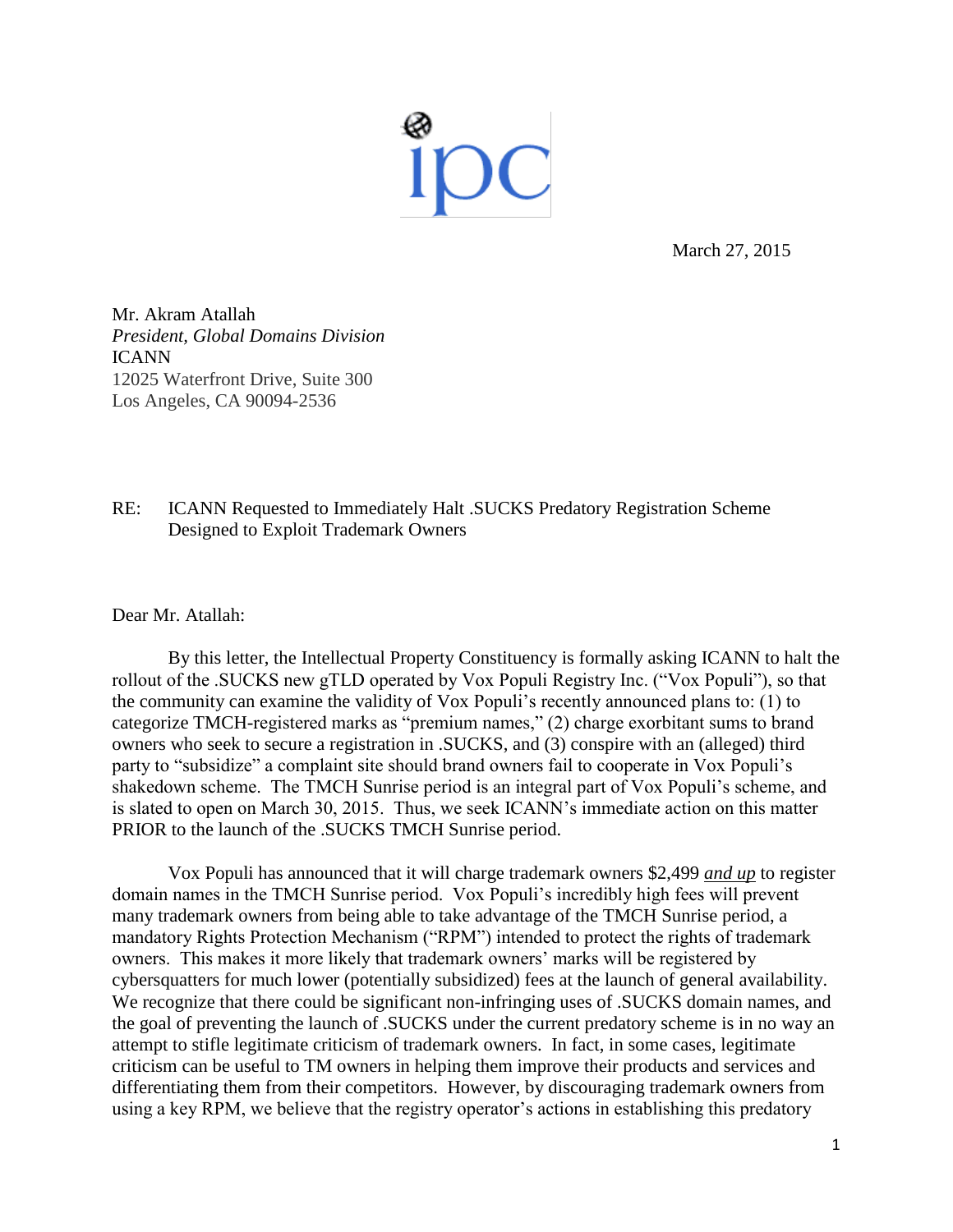scheme are complicit in, and encourage bad faith registrations by third parties at the second level of the .SUCKS gTLD, and thus drastically increase the likelihood of trademark infringement, all for commercial gain. As such, Vox Populi may well be liable under the Post Delegation Dispute Resolution Policy (PDDRP), may in fact be accountable under the various intermediary liability laws around the world, and may have breached its Registry Agreement with ICANN (as well as ICANN Consensus Policies) by adding additional elements (the subsidy and "sunrise premium" name schemes) which materially alters the mandatory RPM in a manner which renders them detrimental to brand owners, and a new registry service in the form of its everything.sucks platform.

One of the main tenets of all RPMs is that such mechanisms should be designed in a way that minimizes the potential for abuse and circumvention, rather than enhancing the potential for abuse and creating windfall profits by Registry Operators. The more RPMs that are open to abuse, and the more loopholes that are permitted, and even welcomed as "innovation," the less credibility and legitimacy the RPMs have, and the less they serve their intended purpose. ICANN cannot afford to allow one Registry Operator to unwind the RPMs which were adopted as a result of community input over several years.

## .SUCKS Sunrise Program

As you may be aware, prior to the New gTLD Program, each registry (gTLD and ccTLD) was left to its own devices when implementing start-up RPMs. Most of the registries implemented a Sunrise Program whereby the holders of validated trademark rights were able to register domain names corresponding to their trademarks prior to such names being available to the general public. The prices for Sunrise registrations were encouraged to use a "cost recovery model" and ranged on the low end of \$15 (in the case of .US), to several hundred dollars (in the case of .ASIA and .CO to name a few). Those costs included the fees paid for the validation of the trademarks in addition to the registrations themselves.

Faced with the concept of potentially hundreds of new gTLD registries each performing their own validations, intellectual property owners – through the Implementation Review Team ("IRT") in 2009 – introduced the notion of a Trademark Clearinghouse ("TMCH") whereby their marks could be validated once for all of the new gTLDs, as opposed to countless times for each individual gTLD. The concept was adopted by the ICANN community through the work of the Special Trademark Issues review team, made its way into the Applicant Guidebook and ultimately into Specification 7 of the Registry Agreement. It was intended that this would enable trademark owners wanting to register their brands (or in many cases having little choice but to register their brands) as domain names to do so in a much more economical manner, given that registries would be relieved of the burden (both in terms of financial and resources) of performing the validations themselves. Given that Registries no longer had to perform the validations (the most expensive part of registering Sunrise Domain names), it was believed by intellectual property owners that the costs of obtaining a Sunrise Registration would be substantially reduced.

For some new gTLDs, this turned out to be the case. In .NYC for example, the cost of a Sunrise Registration charged by the Registry to the Registrars was only an additional \$15 above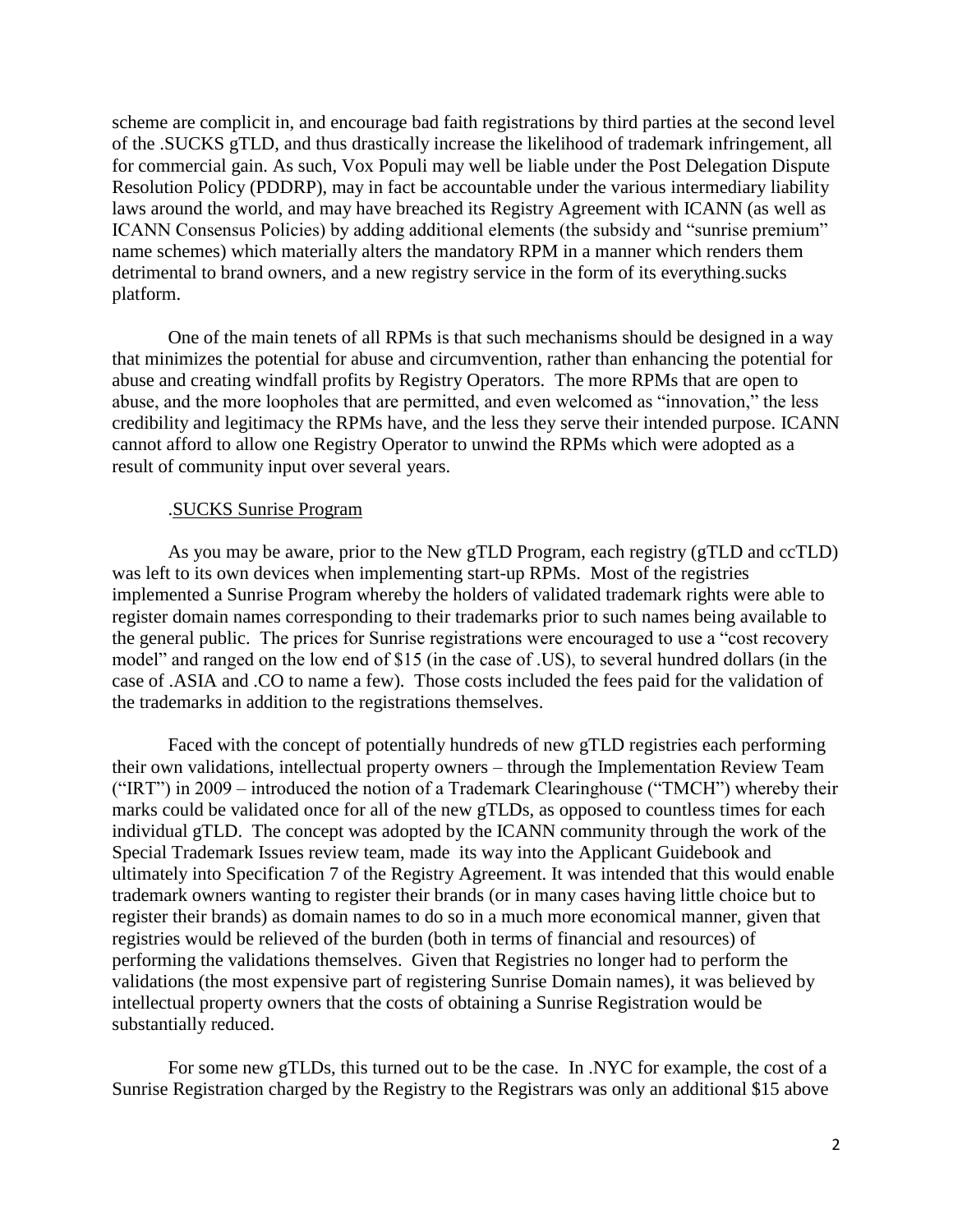the cost of a normal registration. In most cases, however, new gTLD Registries continued to charge a few hundred dollars despite the fact that this did not represent a "cost recovery" pricing model. In essence, Registries were charging more simply because they could and they knew that some trademark owners would be forced to pay those exorbitant prices to protect their marks.

In no case has this practice become more abusive than with respect to .SUCKS. Commencing on March 30, 2015, Vox Populi will charge trademark owners over *250 times* more than what it will charge most ordinary consumers for domain names upon the launch of general availability. https://www.nic.sucks/products

More specifically, and in direct violation of the spirit of the new gTLD RPMs, especially the TMCH, Vox Populi will levy against trademark owners that have chosen to protect their brands in the Trademark Clearinghouse administered by ICANN through its subcontractors, a penalty of \$2,499 per registration per year (nearly \$12,500 for a 5-year sunrise registration). By contrast, most ordinary consumers will be charged \$9.95/year at general availability, assuming they accept the "subsidy" and allow their site to be hosted by the mysterious entity "Everything.SUCKS."<sup>I</sup> (Registrants who choose not to use the Everything.SUCKS platform will be charged \$249.) This turns the TMCH, which is meant to be a shield for brand owners against abuse, into a sword that unscrupulous Registry Operators are using *AGAINST* brand owners to maximize economic gain.

## .SUCKS Sunrise Premium Names

But Vox Populi's illicit scheme doesn't stop there. If a trademark owner decides that it will sit out the Sunrise Period and attempt to register its trademark as a domain name during general availability for \$249 , it still may be forced to pay at least \$2,499. This is because Vox Populi has now introduced its "Sunrise Premium" list. (Despite the name, "Sunrise Premium" pricing applies only during general availability.) If a trademark is on the Sunrise Premium list, it will always be at least \$2,499 per year. The Sunrise Premium list is a list of strings compiled by Vox Populi from strings registered or blocked in other TLDs' sunrise periods, i.e., the most

[https://www.icann.org/resources/pages/rsep-2014-02-19-en.](https://www.icann.org/resources/pages/rsep-2014-02-19-en)

In addition, in establishing a scheme where registrants of .SUCKS domain names can be subsidized by agreeing to use the Everything.SUCKS platform, Vox Populi has essentially allocated Everything.SUCKS to a third party prior to the TMCH Sunrise Period, rather than self-allocated as permitted under Specification 5 of the Registry Agreement, which appears to be in violation of ICANN's restriction against allocating any names prior to TMCH Sunrise. If the name has been allocated under an ICANN Qualified Launch Program ("QLP") – unlikely, as there are significant restrictions in QLPs against allocating prior to Sunrise – the information about the QLP is missing from the TLD Startup page for .SUCKS on the ICANN website. *See* [https://gtldresult.icann.org/application](https://gtldresult.icann.org/application-result/applicationstatus/applicationdetails/54)[result/applicationstatus/applicationdetails/54.](https://gtldresult.icann.org/application-result/applicationstatus/applicationdetails/54)

 $\overline{\phantom{a}}$ <sup>1</sup> Vox Populi has provided no information on Everything.SUCKS, its agreement with Everything.SUCKS, or its affiliation (if any) with Everything.SUCKS. An Internet search revealed no trace of this entity. Through this "subsidy," Vox Populi effectively shows brand owners that, if they fail to register at an exorbitant price, a third party will be able to register for a pittance. This is an essential element of Vox Populi's coercive scheme. Furthermore, although provision of the Everything.SUCKS platform by Vox Populi, either directly, or through its subsidiary, appears to be a new registry service, the IPC is unaware of any RSEP request submitted by Vox Populi or approved by ICANN. *See*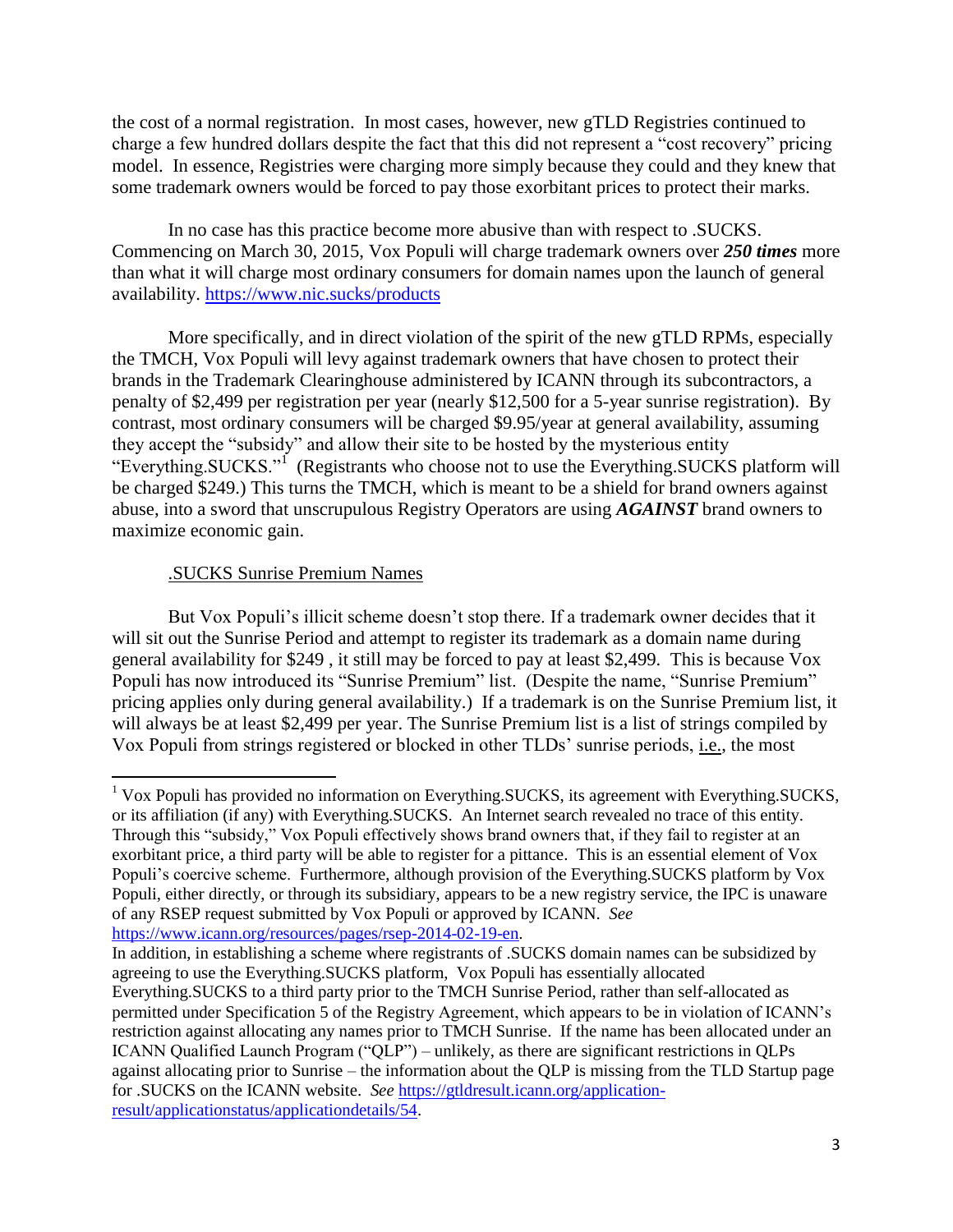widely protected and valuable trademarks. In other words, Vox Populi is targeting and punishing brand owners who have availed themselves of the RPMs or shown that they are susceptible to purchasing defensive registrations. Vox Populi's CEO, John Berard, has admitted that the Sunrise Premium list will be trademark-heavy. http://domainincite.com/18145-heres-whytrademark-owners-will-think-sucks-sucks. Vox Populi's strategy is obvious – to ensure that those trademark owners who have invested in protecting those trademarks by registering in the TMCH and registering domain names in other sunrise periods, and who are most likely to want to protect their trademarks by registering in .SUCKS, cannot avoid paying at least \$2,499 per year, no matter when they register. This will have a chilling effect on TMCH registrations and consequently discredit all of the New gTLD Program RPMs in the eyes of brand owners, whose buy-in and adoption of new gTLDs is widely acknowledged to be critical to the success of the new gTLD program. Importantly, where brand owners are discouraged from using the TMCH due to this Registry Operator's scheme, this will lead to additional cybersquatting, confusion and fraud in the domain name space, with significant effects on consumers as well as brand owners. In other words, Vox Populi's predatory "get rich quick" scheme affects more than just its own registry; its actions threaten the integrity and validity of the TMCH and RPMs generally.

The IPC is charged with representing the interests of intellectual property owners – large or small, commercial or non-profit, and to provide to the GNSO and the ICANN Board timely and expert feedback before it must make any decision or take any position on any proposals, issues, policies, or otherwise, which may affect intellectual property, particularly as it interfaces with the DNS. [http://www.ipconstituency.org/bylaws/.](http://www.ipconstituency.org/bylaws/) We believe that Vox Populi's practices discussed above can best be described as predatory, exploitative and coercive. Not only does the intellectual property community believe this to be the case, even domain investors and industry insiders who rarely agree with intellectual property owners on anything, agree that this practice is punitive in nature and should not be accepted<sup>2</sup>.

We understand that ICANN has previously taken the position that it does not regulate pricing and that compliance has refused to take action based on a pricing issue. However, Vox Populi's entire business model, and in particular, the categorization of TMCH-registered and protected marks as "premium" and "sunrise premium" for the purposes of setting exorbitant pricing schemes and using "subsidized" domain names to maximize the likelihood that trademarks which are not registered during Sunrise will be registered by third parties, goes far beyond mere "pricing." This scheme constitutes an abuse and a perversion of the mandatory RPMs approved by the ICANN community, solely to make money off the backs of brand owners, and appears to violate the Registry Agreement as well as numerous Consensus Policies. It creates a mockery of the new TLD process and calls into question the very ability of ICANN as an organization to be able to administer the new gTLD program. This issue is particularly timely, given the accountability debate in which ICANN is embroiled.

 $\overline{a}$ 

<sup>&</sup>lt;sup>2</sup> See, e.g., http://domainincite.com/18145-heres-why-trademark-owners-will-think-sucks-sucks (Kevin Murphy, Domain Incite: "if you have a track record of defensively registering your trademark, Vox Pop is essentially penalizing you with higher fees."); [http://marketingland.com/controversial-sucks-domain](http://marketingland.com/controversial-sucks-domain-almost-here-121505#.VQW2f0jdeC0.twitter)[almost-here-121505#.VQW2f0jdeC0.twitter](http://marketingland.com/controversial-sucks-domain-almost-here-121505#.VQW2f0jdeC0.twitter) (Rick Schwartz: "The entire extension is based on brand extortion."; Ron Sheriden: "plain and simple economic extortion"); <http://www.domainsherpa.com/discussion-20150312/> at 36:27 (Michael Berkens, Andrew Alleman, and Page Howe criticize the .SUCKS launch plan.)